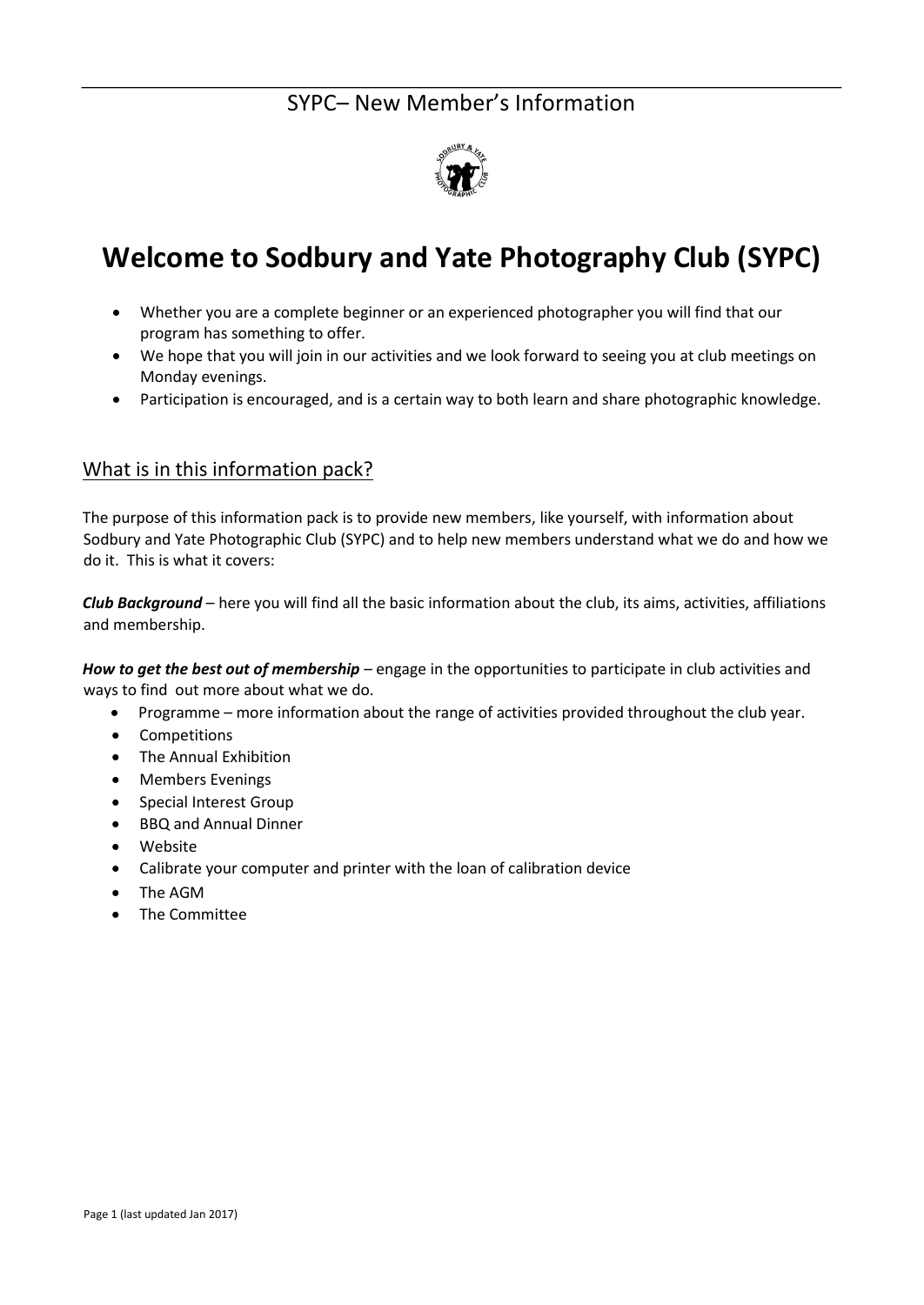### Club Background

Sodbury & Yate Photographic Club was formed in 1972 by a group of enthusiasts, who met mainly in local schools and sometimes in members' homes or garages.

The club has flourished over the years beginning with black and white photography using a dark room to develop the prints to the now ultra-modern digital photography, which goes hand in hand with the software on the personal computer. Both systems get wonderful results; it is just down to personal taste to which system the photographer prefers. Naturally, nowadays, darkroom activity is virtually obsolete.

The vast majority of the membership now work in digital imaging, some prefer prints for display and competitions, others prefer digital images displayed on a computer and projected onto a large screen, some even present both. This all adds up to varied and interesting presentations and competitions.

Our club meets every Monday evening, except Bank Holidays, in the Watkins Room, at the Old Grammar School in Chipping Sodbury. We have a varied programme which includes, hands on photo shoots, members work, "battles" with local clubs, bi-monthly competitions and excellent speakers with many varied topics to interest everyone. All this makes for interesting informative and entertaining evenings. SYPC has about 50 active members covering a wide range of backgrounds: mostly amateur photographers; a wide age group with some working and some retired; we have beginners and experienced photographers using all types and makes of camera from compact to DSLR (Digital Single Lens Reflex) type.

The club is a member of the WCPF (Western Counties Photographic Federation) which covers the West Country from Stroud in the North West to Swindon, down to Weymouth and all counties to Cornwall. Founded in 1932 the WCPF is affiliated to the Photographic Alliance of Great Britain (PAGB). For more information, please visit their website at [www.wcpf.org.uk.](http://www.wcpf.org.uk/)

Our club is also closely affiliated to Photographers with Disabilities (PWD). PWD has a well-equipped studio/workshop which, for a small fee, we often make use of. Our Thursday Photoshop tutorial group meet there for example. Additionally the PWD often hold studio workshops with models, if it is studio work that you want to enhance then joining and working with PWD may satisfy that need.

### How to get the best out of membership

The club is an ideal forum to exchange views on photographic matters and to obtain guidance on anything to do with photography from cameras and equipment to printing, computers, software and exhibitions – there is sure to be someone who will have something to say. All you have to do is ask. The best thing is to nab a committee member who may well know who is an expert on a particular point, or just try the person sitting next to you.

### Programme

The SYPC Annual Club handbook is available when you become a. In the handbook you will find a full programme, a copy of the Club Constitution an introduction to our Competitions and their rules and a list of our committee members.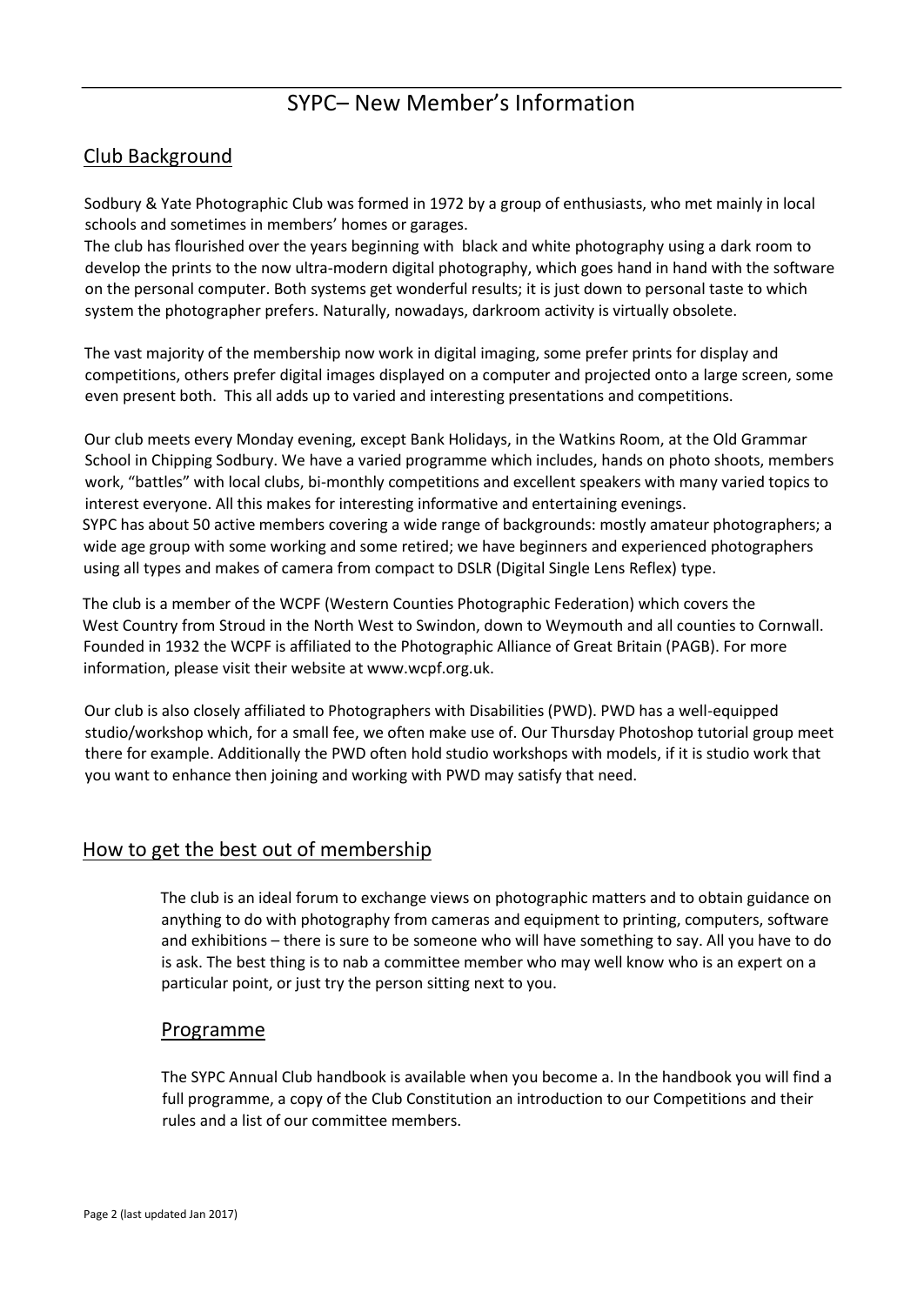### Competitions

Throughout the year we have a schedule of 6 bi-monthly competitions where you can optionally submit 2 prints and/or 2 digital images. Towards the end of the year we hold several end of year competitions. Namely an Audio Visual (AV) competition, a panel of 5 digital images on a theme, a panel of 5 related prints, an Enprint competition and finally a ladies only competition. All the competitions and the rules are fully documented in the Annual Club handbook. Competitions provide an excellent opportunity for you to hear an experienced photographer (judge) assess your prowess, both technically and artistically. This is probably the best way to improve your photography, and there is no need to fear embarrassment as complete anonymity of entrants is maintained.

All members are welcome, indeed encouraged, to participate in the competitions as it is an excellent way of showing your work to others, and of getting constructive feedback from the judges. You will be given a club membership number and it is by this number that all your competition entries will be identified.

When you feel ready to submit images for competition, (and there is no pressure to do so), then it is best to talk to one of the committee members who will be only too pleased to explain the process. Full details of all of the competitions rules and processes are documented in the Annual Club Handbook.

Additionally there is one inter-club 3 way battle – between Thornbury, Crossbow Camera Club (at Winterbourne) and ourselves. A "battle" is an inter-club competition judged externally. The sponsoring club nominate a date and a location. On that date all photographs must be taken. Each of the 3 clubs enter 25 images each. The images are intermingled, and the judge does not know which images are from which club. Images are scored out of 20 and the club with the highest aggregate score wins. Each year, club members are asked to submit images for the battle and we have a small selection committee who reduce the submissions to the required number; the selections are put to the rest of the members for approval, prior to entering in the competition.

### The Annual Exhibition

Our Club showcase for members' work is our annual exhibition which is displayed locally in Yate. This year we presented over 40 prints in Yate library for 4 weeks. All members are invited to participate and the detailed arrangements are discussed at a club night several months beforehand. The general public are encouraged to comment and select their favourite print. An invited guest opens the exhibition and selects their favourite print. The winning author then has the opportunity to present his own work later that year. A copy of the winning print is aslo used as the cover for the Annual Club handbook.

### Members Evenings

On the practical side, from time to time the club organises a "hands on" session for all of us to get to know our digital cameras. Past workshops have included models with studio lighting, a live band and macro work. We have a programme of photographic outings to various locations; recent visits include The Owl sanctuary at Ebbw Vale, Yate shopping centre by night, Bristol Suspension Bridge at night, Sport in Action (Football and Netball activities).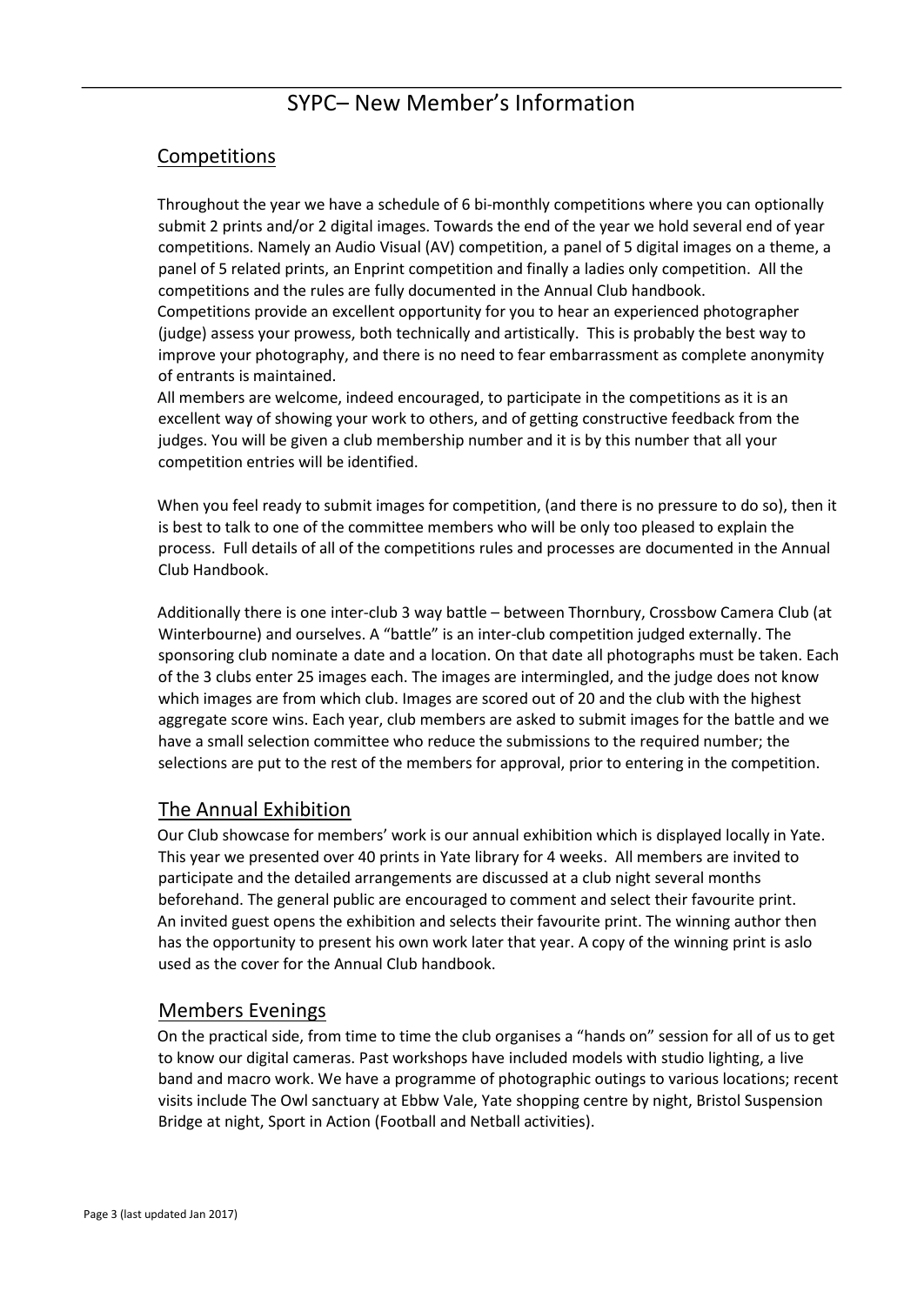### Special Interest Groups

We have several Special Interest Groups. The principle one meets every Thursday morning currently at the PWD RIGEWOOD centre in Yate. The focus of this group is to enhance and advance Digital photo manipulation – basically understanding and developing Photoshop skills. There is also an AV (Audio Visual) group that looks to advance the use of AV's particularly using the software package of Pictures to Exe. This group also meets at the Ridgewood Centre but on a monthly basis. We have recently started a small group that is looking at long exposure photography. For further information about all of these groups is available by speaking to a committee member.

### BBQ and Annual Dinner

Every year we hold a club dinner in February and a BBQ in early summer. These are informal occasions where we get together for a natter and a bite to eat.

#### Website

The SYPC website *www.sypc.org.uk* has lots of information about the club. You can download tutorials that members have found useful, check the programme, and view a gallery of images submitted by members. You will be given an identifier and password so that you will also have a 'member's folder' on the website where you will be able to upload images for all to see.

#### Calibrate your computer and printer with the loan of calibration device

The club owns a Colour Munki device that members may borrow to colour calibrate their computer monitor and printer. Committee members can explain what this is for, how it works, and why you may want to do this.

### The AGM

Towards the end of the year we hold our AGM, where Committee members stand for election/re-election and other club business is transacted. If you would like to become a committee member please let us know – we are always keen to find new members willing to participate in this way.

It is essential to remember that this is **YOUR** club. If it isn't doing what you would like then please tell a committee member. All ideas and suggestions will be considered.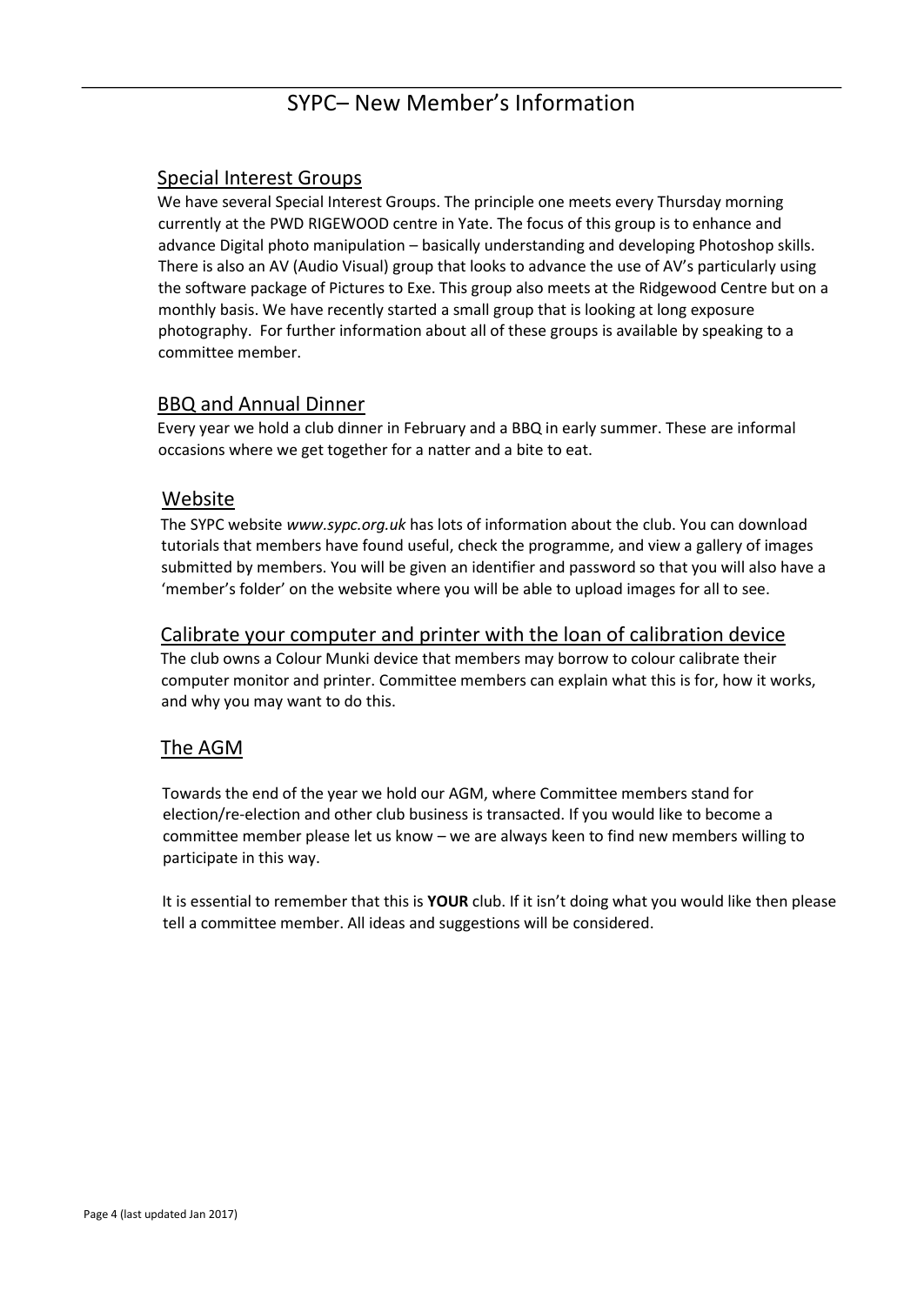#### Committee members

A list of the Committee members and contact details are on the back of the Annual Club handbook and their names and roles duplicated below –

#### **Ray Grace ARPS DPAGB– President**



"I first developed an interest in photography when, as a young man in the RAF, I was posted to Singapore. I bought my first camera there and joined a camera club in order to learn. I built my own darkroom and learned to develop and print my own photographs; mostly in black and white in the early years. My interest waxed and waned over the years as my family took a higher priority and I was also a very keen sportsman taking part in a few of them competitively. Much later in life, towards the ends of my career, I found myself posted to a station very local to here and I took up the hobby again and joined another local camera club in order to learn more and be involved with other people who had the same interest.

As digital imaging came along I took to it with enthusiasm. As digital camera technology improved and the processing software along with it I really began to enthuse more and more. The more I learned, particularly about the post-processing software (Photoshop), the more I enjoyed what I was doing. Very soon I found that not only was I learning but I was in a position to pass on my knowledge to others who were just starting their photographic journey. As well as just being a camera club member I began to get involved in running the clubs I was involved in and have served in many committee posts. Currently I am a member of four photographic groups and am a council/committee member on two of them. Being involved in the running of a society helps me to give back something to those who have provided my entertainment. As well as being a keen sportsman throughout my life I have also been a keen hill walker and have combined my love of the landscape with my photography. As well as photographing the landscape I enjoy wildlife photography and close up (macro) photography of flowers. Recently I have also developed an interest in re-enactment groups.

I have found being a member of a camera club to be very beneficial to my hobby. It has helped very much in the learning process as knowledge was gleaned from fellow members more knowledgeable than me. In the latter years I have found myself in a position where I have been able to pass my knowledge on to others. That's the way it goes. We are all friends and there are no secrets in photography so if spreading the knowledge helps to instil enthusiasm and interest in others then that's all to the good.

I wish to extend a warm welcome to our Society. I hope you enjoy it and get as much from it as I do. We are a friendly bunch with a membership that extends from beginners to very experienced with many aspects of photography being embraced."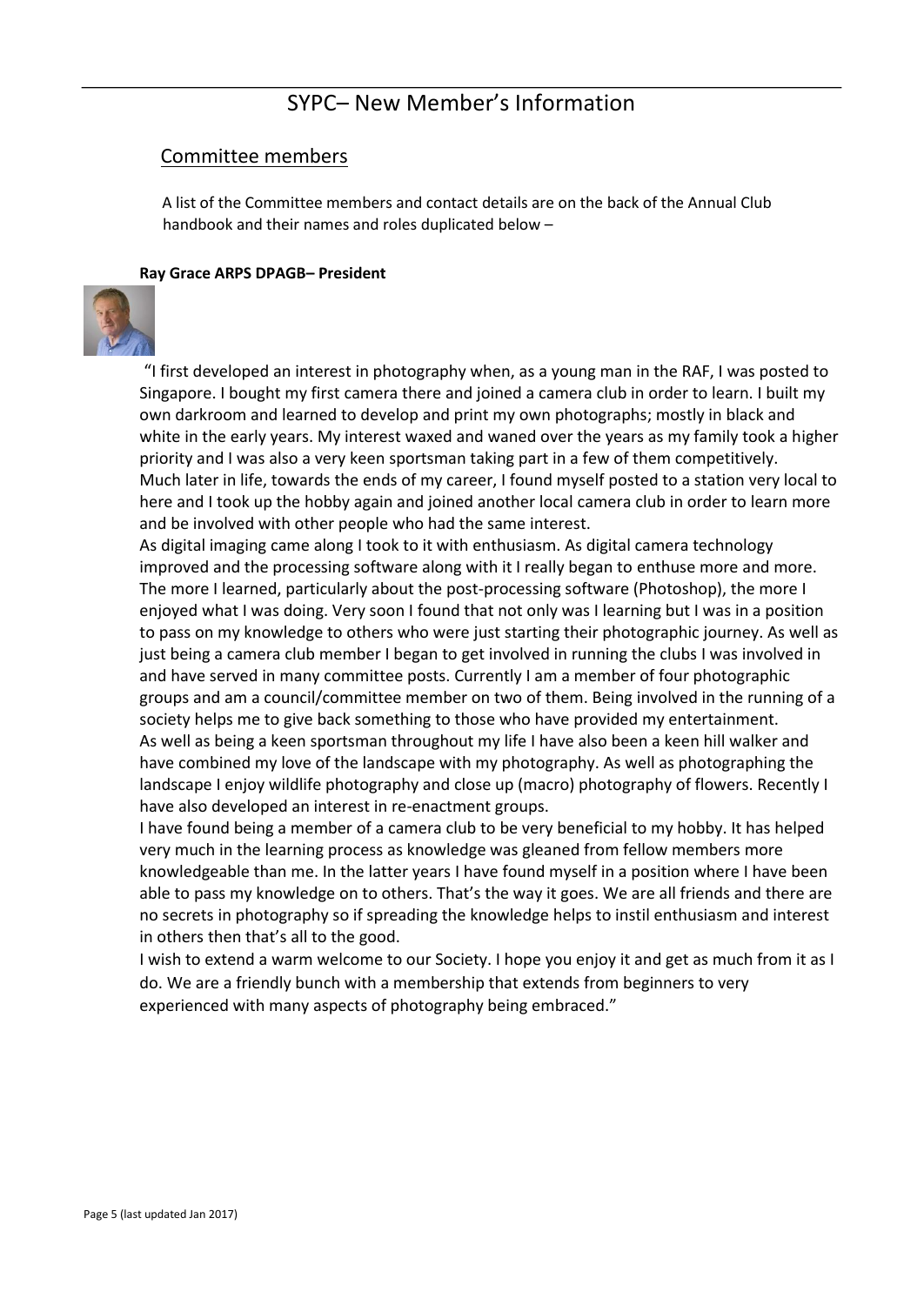#### **Stuart Lewis – Chairman**



"I've been interested in photography since my primary school years, even building my own darkroom in my bedroom. Family life and work commitments prevented me from developing my skills further, although I continued to take many snaps with a variety of cameras. Like a lot of people, on retiring, I decided to investigate joining a Camera Club and reinvigorate my childhood hobby and enthusiasm. I couldn't have joined a better club. If you join, you will find us to be a warm and friendly group of enthusiasts, you can participate in as much or as little as you like."

#### **Clive Rushton – Secretary**



"I have been a member of Sodbury & Yate Photographic Club for around 7 years and have served on the Committee as Secretary for 4 years.

I became interested in photography in my early twenties and was given a Canon QL camera at that time. Although I never set up my own dark room I did have some experience at Wolverhampton C A T (now W'ton University) when I was studying metallurgy and we were required to take photomicrographs of metallic structures using microscope attachments.

Despite taking lots of photographs as my children grew, and now photographing my grandchildren I have never lost the enthusiasm for the hobby and found a seamless entry into pairing it with computers.

My major regret is not having, yet, adopted my own style.

#### **Eileen Scantlebury LRPS - Treasurer**



"My first camera was most probably only used a few times, snaps of school friends, a trip to the Lake District with my Secondary School and a holiday with the Bristol Youth Choir to Norway. After moving back to Bristol, my Dad with some friends formed SYPC, and when my children were old enough I joined the club.

I have had quite a few "jobs" during my time with the club. I started working in the dark room developing and printing the pictures, eventually gaining my LRPS distinction. Then digital, a completely different ball game. I then had to master a computer and all that goes with it, to eventually make a print or a digital image. The complexities involved with digital has sometimes been hard to grasp and remember, but I have enjoyed the journey from a dark, wet, sometimes smelly environment to working always in the light and staying dry.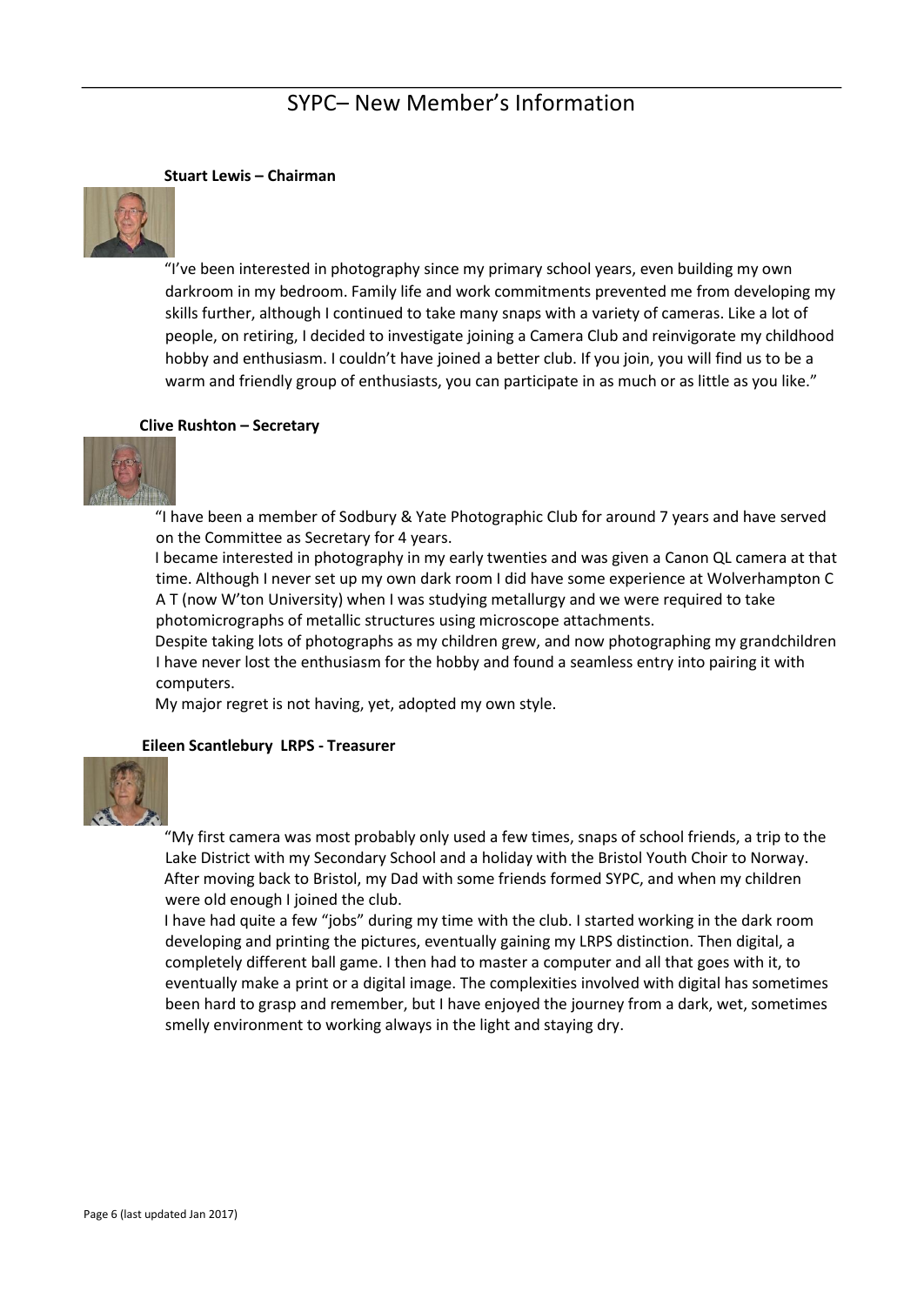#### **Dave Dyer – Programme Secretary**



"Devon born, Devon bred, Home town Exeter where first steps in photography were taken using a Brownie film camera and taking mainly photos of steam locomotives (current passion). A degree in Modern Languages ( French, German & Russian) at Kingston / Thames led me into teaching and thereby a nomadic way of life living & working in France, Germany, Sussex & Suffolk before arriving in Yate in 1984. After 22 years as Head of Modern Languages Faculty in Winterbourne (the former Ridings High School) retirement called.

A significant part of my teaching career revolved around taking pupils abroad and documenting their experiences in photos for the benefit of parents. I had moved into the world of compact cameras while in Germany with an Agfa Silette. My first SLR was the Pentax K1000 - a lovely, fully manual film camera, a real workhorse and great learning tool. In the 90s I moved to my first automatic SLR - a Canon and have stayed with the brand ever since, although my first digital camera was the Olympus Camedia - a solid beast, let down by the batteries, This frustration led to my first DSLR - the Canon 400D so that I could continue to use the lenses I already had. This camera is still running, although for longer trips I travel with my SX50 Bridge for compactness. Most recently I've invested in an extra pixel or 2 in the shape of the D760 which I'm still figuring out.

I think my 'photography' changed in the 90s after joining SYPC. We used to meet in Poole Court in those days with dark room sessions at Brimsham Green School. A mutual friend dragged me along to the Club, but left soon after and I stayed on.

This is about my third stint on the committee, initially as a committee member, then treasurer and now as Programme Secretary. This current post is proving to be the most enjoyable…… so far. Photographically, I've not really settled to any one genre. Most of my images would fall into the landscape category. There are so many different genres to explore and try out. Macro fascinates me, as do long exposure and A/V, even time lapse photography. In fact if you analyse the content of the programmes you'll recognize them.

#### **Jenny Craft – New Member Host**



"I have been a member of Sodbury and Yate Photography Club for several years and thoroughly enjoy every aspect, particularly the eclectic mix of speakers on Monday evenings. In my role as New Member's host for the club, I meet and greet any potential new members on Club Nights and enjoy answering any questions they may have about the club or photography in general. My other interests include archaeology, walking and volunteering as a Conservation Assistant for the National Trust at Dyrham Park. "